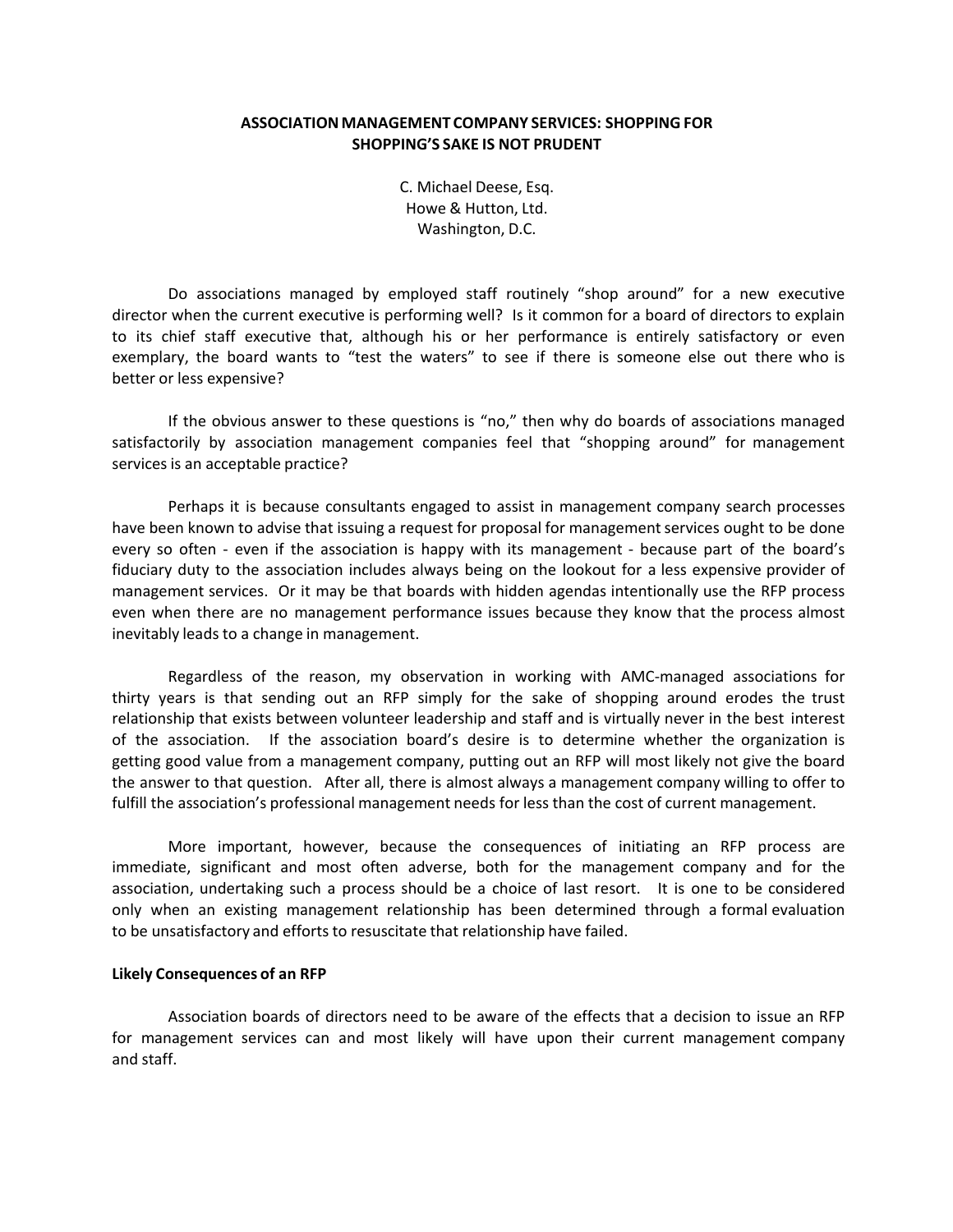**1.** Threatened job security. Just as the executive director who learns that others are being interviewed for his or her position is likely to begin looking for another opportunity, so too will an AMC and its employees read between the lines when an RFP is issued. Particularly in situations involving smaller management companies with fewer employees and clients, or management companies of all sizes with employees "dedicated" to a particular association, an association's decision to seek proposals from other management companies will cause AMC employees to feel that their job security is threatened.

**2. Risk of losing staff.**  When the management company is unwilling or unable to guarantee continued employment in the event that the association client leaves, potentially impacted employees are likely to begin job searches immediately. Faced with uncertainty regarding their jobs, the most experienced, and therefore the most valuable, AMC employees will leave the management company's employ as soon as they find new positions, rather than waiting to learn the association's decision regarding future management.

**3. Possibility of deteriorating performance.**  AMCs losing key employees due to a client's decision to initiate an RFP process often are not in a position to maintain satisfactory performance because they will be unable to attract qualified replacement employees. Those AMC employees who do remain, whether of their own volition or due to their inability to find alternative employment, are, quite naturally, going to view their relationships with the association in a different, less trusting, light. The result is that the very decision to "shop" often will produce *less* satisfactory management performance, even when the AMC's management services were fully acceptable prior to the board decision to issue an RFP.

Boards believing that this adverse effect on management company employee retention and performance can be overcome by including the incumbent management company in the RFP process are engaging in wishful thinking. Although no statistics are available, experience suggests that, once a decision has been made to "shop around," the incumbent management company rarely retains the client. The excitement of a potential new management relationship and the promises that undoubtedly will be made by potential management company partners most often result in a management change. Another factor influencing the process is the tendency of many bidders, unfamiliar with the association other than through the contents of the RFP, to underestimate the volume of work and therefore to underbid the business. Finally, because the RFP process, when undertaken in a proper manner, is both time‐consuming and expensive, many boards may even feel compelled to justify the decision to seek and review proposals by finding a *better* management company, even when one does not exist.

## **Evaluating an AMC's Pricing**

If a board of directors is satisfied with an AMC's performance, but has questions regarding whether too much is being paid for that performance, issuing an RFP for management services is neither a prudent course of action nor one mandated by directors' fiduciary duty to the association. In fact, the converse could easily be argued: a board with knowledge of the potential adverse impact of an RFP process actually breaches its fiduciary obligations to the